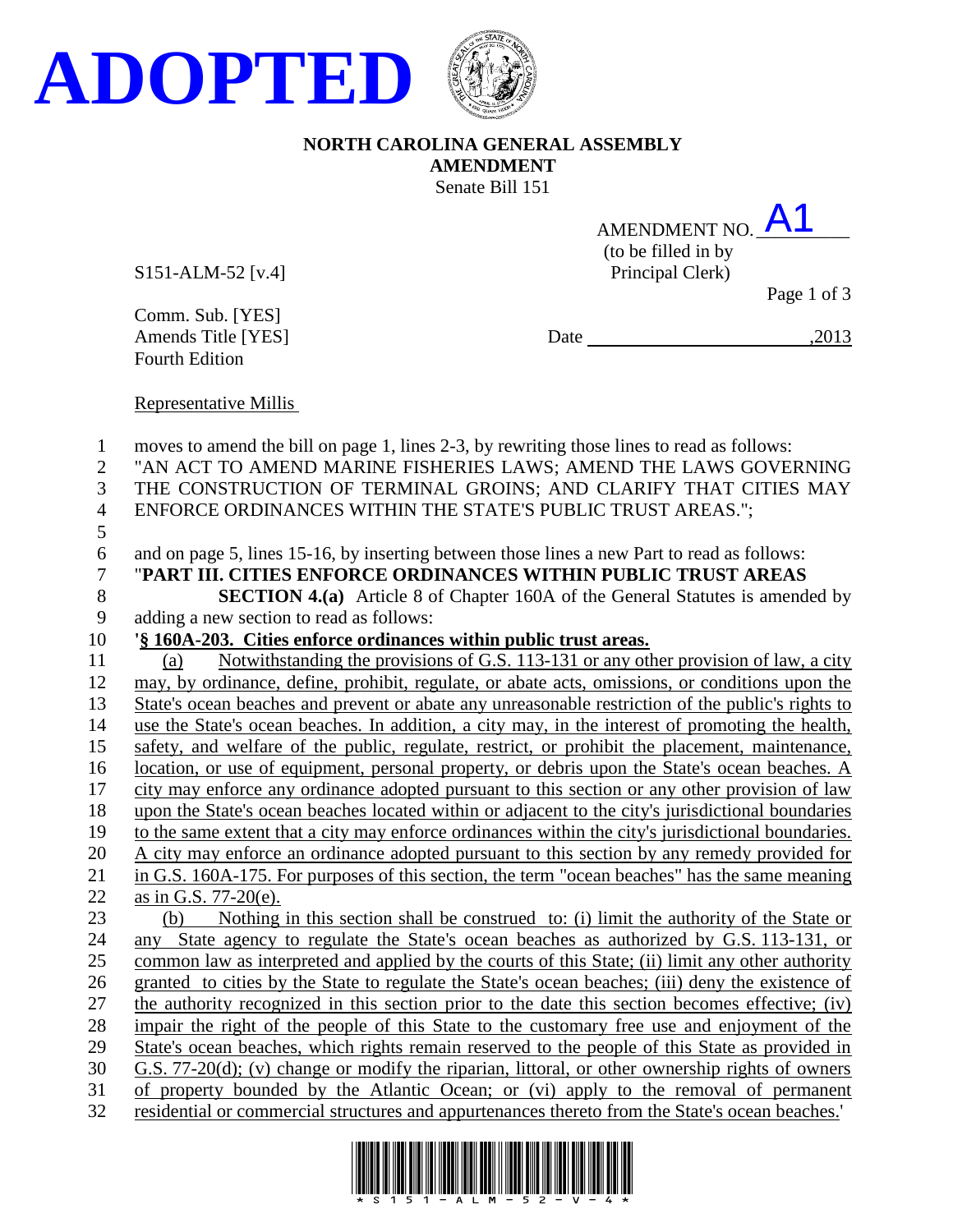## **NORTH CAROLINA GENERAL ASSEMBLY AMENDMENT** Senate Bill 151 **ADOPTED**

S151-ALM-52 [v.4]

AMENDMENT NO. A1 (to be filled in by<br>Principal Clerk)

Page 2 of 3

| $\mathbf{1}$     | <b>SECTION 4.(b)</b> G.S. 113-131 reads as rewritten:                                                 |  |  |  |  |
|------------------|-------------------------------------------------------------------------------------------------------|--|--|--|--|
| $\overline{c}$   | '§ 113-131. Resources belong to public; stewardship of conservation agencies; grant and               |  |  |  |  |
| 3                | delegation of powers; injunctive relief.                                                              |  |  |  |  |
| $\overline{4}$   | The marine and estuarine and wildlife resources of the State belong to the people of<br>(a)           |  |  |  |  |
| 5                | the State as a whole. The Department and the Wildlife Resources Commission are charged with           |  |  |  |  |
| 6                | stewardship of these resources.                                                                       |  |  |  |  |
| $\boldsymbol{7}$ | The following powers are hereby granted to the Department and the Wildlife<br>(b)                     |  |  |  |  |
| $8\,$            | Resources Commission and may be delegated to the Fisheries Director and the Executive                 |  |  |  |  |
| 9                | Director:                                                                                             |  |  |  |  |
| 10               | (1)<br>Comment on and object to permit applications submitted to State agencies                       |  |  |  |  |
| 11               | which may affect the public trust resources in the land and water areas                               |  |  |  |  |
| 12               | subject to their respective management duties so as to conserve and protect                           |  |  |  |  |
| 13               | the public trust rights in such land and water areas;                                                 |  |  |  |  |
| 14               | Investigate alleged encroachments upon, usurpations of, or other actions in<br>(2)                    |  |  |  |  |
| 15               | violation of the public trust rights of the people of the State; and                                  |  |  |  |  |
| 16               | Initiate contested case proceedings under Chapter 150B for review of permit<br>(3)                    |  |  |  |  |
| 17               | decisions by State agencies which will adversely affect the public trust rights                       |  |  |  |  |
| 18               | of the people of the State or initiate civil actions to remove or restrain any                        |  |  |  |  |
| 19               | unlawful or unauthorized encroachment upon, usurpation of, or any other                               |  |  |  |  |
| 20               | violation of the public trust rights of the people of the State or legal rights of                    |  |  |  |  |
| 21               | access to such public trust areas.                                                                    |  |  |  |  |
| 22               | Whenever there exists reasonable cause to believe that any person or other legal<br>(c)               |  |  |  |  |
| 23               | entity has unlawfully encroached upon, usurped, or otherwise violated the public trust rights of      |  |  |  |  |
| 24               | the people of the State or legal rights of access to such public trust areas, a civil action may be   |  |  |  |  |
| 25               | instituted by the responsible agency for injunctive relief to restrain the violation and for a        |  |  |  |  |
| 26               | mandatory preliminary injunction to restore the resources to an undisturbed condition. The            |  |  |  |  |
| 27<br>28         | action shall be brought in the superior court of the county in which the violation occurred. The      |  |  |  |  |
| 29               | institution of an action for injunctive relief under this section shall not relieve any party to such |  |  |  |  |
| 30               | proceeding from any civil or criminal penalty otherwise prescribed for the violation.                 |  |  |  |  |
| 31               | The Attorney General shall act as the attorney for the agencies and shall initiate<br>(d)             |  |  |  |  |
| 32               | actions in the name of and at the request of the Department or the Wildlife Resources<br>Commission.  |  |  |  |  |
| 33               | (e) In this section, the term "public trust resources" means land and water areas, both               |  |  |  |  |
| 34               | public and private, subject to public trust rights as that term is defined in G.S. 1-45.1.            |  |  |  |  |
| 35               | Notwithstanding the provisions of this section, a city may adopt and enforce<br>(f)                   |  |  |  |  |
| 36               | ordinances as provided in G.S. 160A-203."';                                                           |  |  |  |  |
| 37               |                                                                                                       |  |  |  |  |
| 38               | And to renumber the remaining Parts and sections accordingly.                                         |  |  |  |  |
| 39               |                                                                                                       |  |  |  |  |
| 40               |                                                                                                       |  |  |  |  |
| 41               |                                                                                                       |  |  |  |  |
| 42               |                                                                                                       |  |  |  |  |